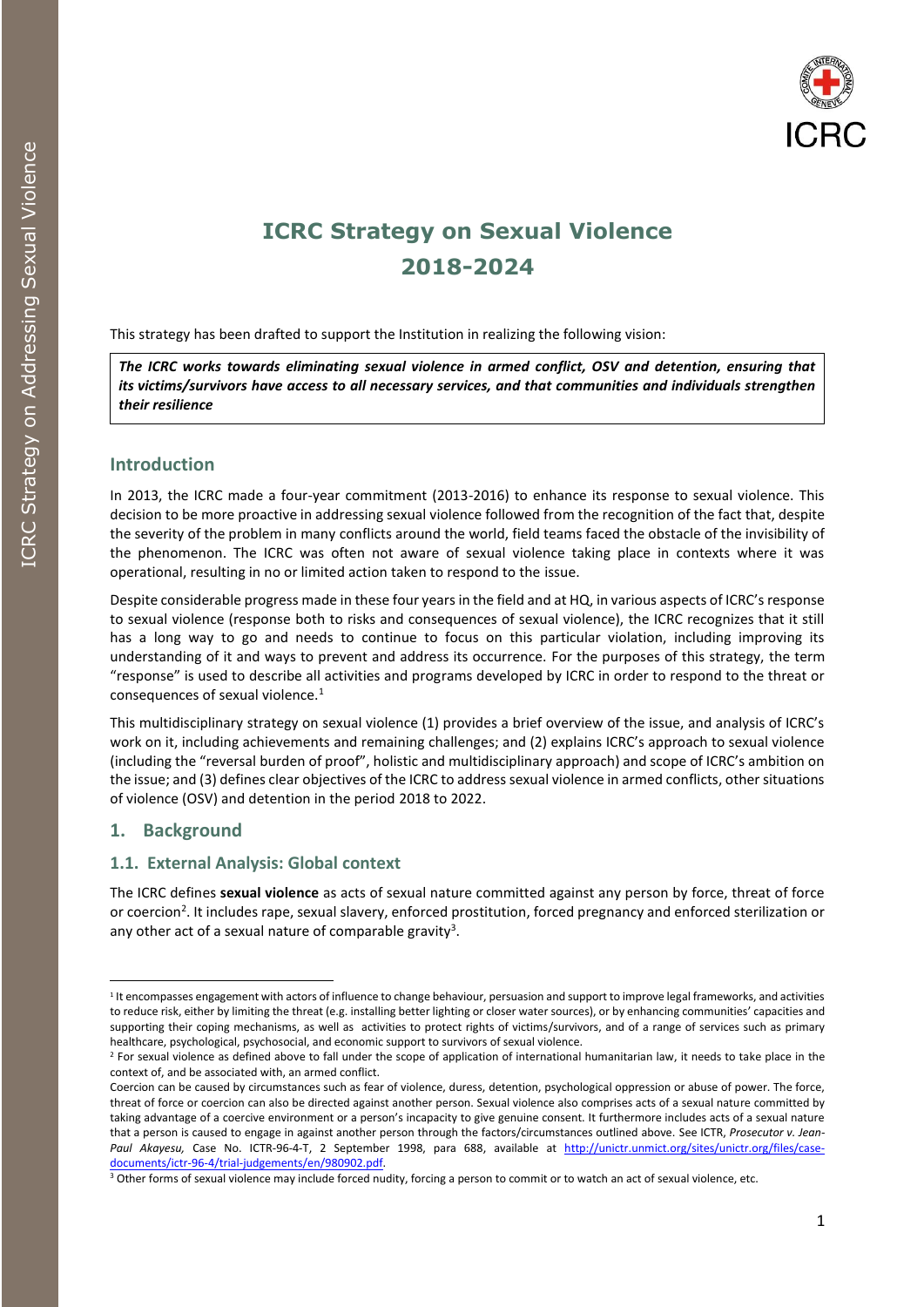Sexual violence remains prevalent and widespread in many armed conflicts and OSV worldwide, with grave and devastating consequences for victims/survivors, their families and communities. While it is not an inevitable consequence of conflict, the climate of impunity, proliferation of small arms and light weapons, and destruction of community ties increase the risk of sexual violence occurring. Certain groups, such as migrants, IDPs/refugees, female heads of households, children and adolescents, or persons deprived of their liberty may be particularly vulnerable to sexual violence. Sexual violence does not occur in isolation, usually constituting part of a pattern of violence, and is often linked to other violations such as torture, killings, child recruitment, looting or destruction of property not justified by military necessity.

Sexual violence is a gendered phenomenon, in that it is often linked to, and stems from, harmful social and traditional practices related to perceptions of gender and power dynamics surrounding them. In times of conflict, OSV or in detention, prevalent power dynamics and the practices linked to them can be further exacerbated leading to higher prevalence of sexual violence. Gender can influence both vulnerability to sexual violence and ability to access care and services following its occurrence. For example, men often encounter major difficulties in disclosing sexual violence and thus accessing care, precisely due to the belief that they cannot constitute a victim of sexual violence as a result of norms surrounding masculinity. However, gender is not the only factor to determine and interact with power dynamics in society, and shape vulnerability to and experiences of sexual violence. Rather, it is one among a range of other complex and interconnected factors/identities (including race, ethnicity, religion, nationality, migrant status, disability, class, health, religion, caste or sexual orientation), which combine to influence a person's positioning within society.<sup>4</sup>

Despite its prevalence, sexual violence remains severely underreported, with little to no reliable evidence, figures or data. This is due to a number of reasons, including stigma attached to it in many societies, fear of being rejected and isolated or fear of reprisals. Finding appropriate entry points to identify and access sexual violence victims/survivors and to develop activities aimed at preventing sexual violence and responding to victims'/survivors' needs, therefore remains a serious challenge for many humanitarian actors, including for the ICRC. This challenge is further aggravated with regards to male and child victims/survivors of sexual violence.

The issue of sexual violence in armed conflict has received considerable international attention in the past years, and was raised in a number of international resolutions and initiatives.<sup>5</sup> Some of these initiatives have a broad focus, including forms of gender based violence (GBV) other than sexual violence, or sexual violence in peacetime and disasters; they often only peripherally mention, sexual violence against men and boys, and in some cases focus only on one aspect of the response to sexual violence in armed conflict, such as criminal investigations (as is the case with the UK-led Preventing Sexual Violence in conflict Initiative - PSVI). Sexual violence in detention is rarely considered. Finally, due to limited access, the international community struggles in engaging non-state armed groups on the issue. Therefore, ICRC stands to have a great added-value in addressing sexual violence in armed conflict, given its unique experience and access.

## **1.2 Internal Analysis: Achievements and remaining challenges**

In 2013, the Director of Operations identified the need to enhance the ICRC's response to sexual violence. In 2014, planning for results (PfR) instructions emphasizing the importance of a proactive approach, in line with the "reversed burden of proof"<sup>6</sup> principle, in responding to and preventing sexual violence were developed and shared with the HQ and the field. In addition, a four-year plan was also produced through a Special Appeal Strengthening the Response to Sexual Violence 2013-2016 in which the ICRC committed to strengthening its response to the issue by focusing its efforts on four key areas: (1) holistic response to the needs of victims/survivors; (2) prevention of sexual violence; (3) Movement mobilization; and (4) staff sensitization and training.

A dedicated position of a Sexual Violence Advisor was created under OPDIR in 2014 to, among others, support coordination between concerned divisions and units at headquarters and strengthen ICRC's positioning on sexual violence in regional/international fora. Focal points on the issue were appointed in relevant HQ units.

<sup>4</sup> See 'Diversity and Inclusion in the ICRC: A New Global Framework (2017).'

<sup>5</sup> These include: UN Security Council Resolutions on Women, Peace and Security; Call to Action on Protection from Gender-Based Violence in Emergencies (Call to Action); IASC Guidelines for Integrating Gender-Based Violence (GBV) Interventions into Humanitarian Action, and UK's Preventing Sexual Violence Initiative (PSVI), among others.

<sup>6</sup> Please see Section 2.2.1., "Key principles of ICRC's approach" for definition of the "reversed burden of proof".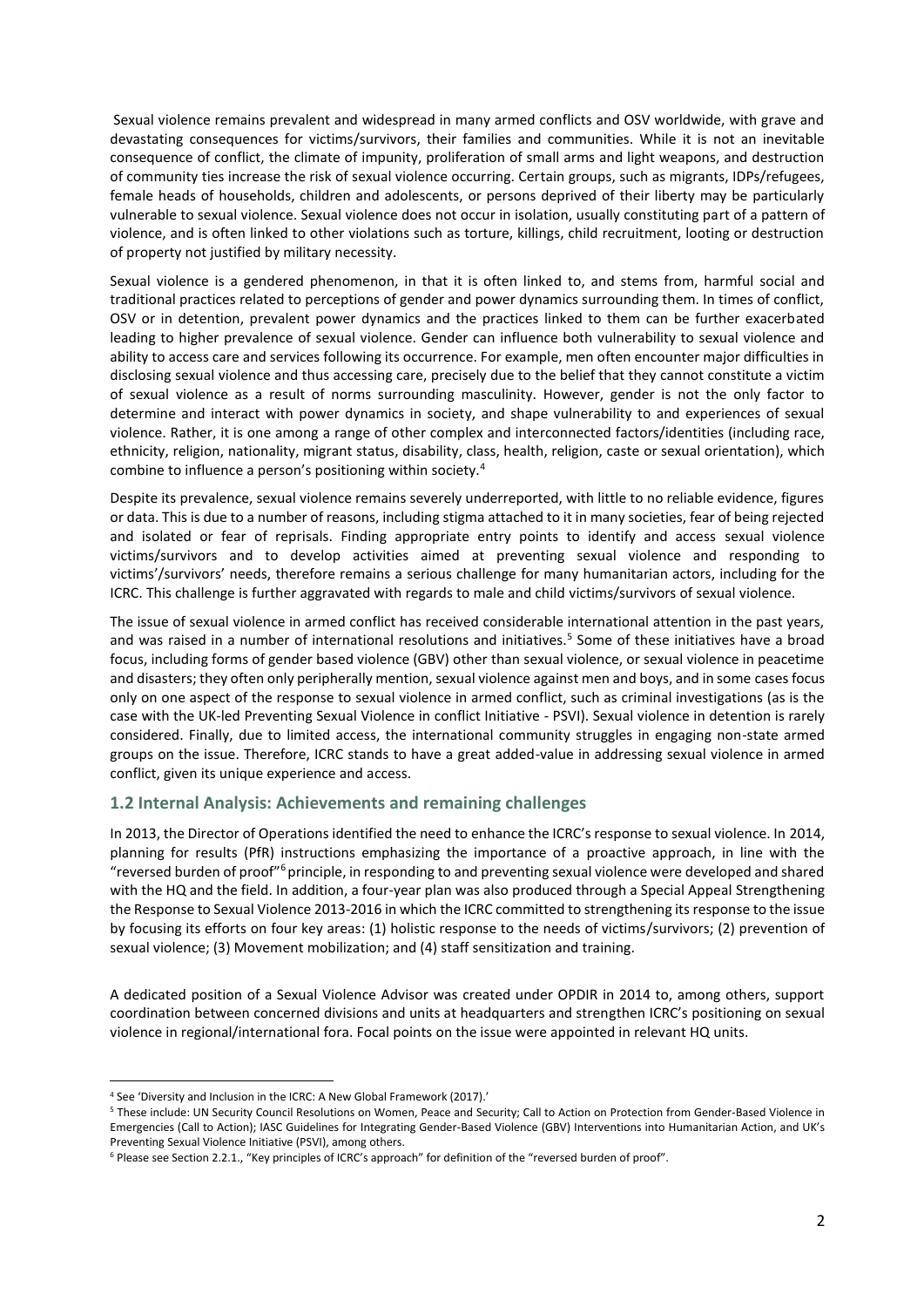Over the period of the four-year commitment, ICRC made important progress in all four areas mentioned above, resulting in developing ICRC's external role and position as an expert on the issue, particularly on sexual violence in time of armed conflict.<sup>7</sup> A number of delegations included sexual violence as a priority in their work and developed specific activities on the issue, or integrated it into existing activities. Nonetheless, ICRC also encountered significant challenges, particularly operationalizing this work in some very challenging contexts.

## **Strategy 2018-2022**

## **2.1 Vision**

The ICRC works towards eliminating sexual violence in armed conflict, OSV and detention, ensuring that its victims/survivors have access to all necessary services, and that communities and individuals strengthen their resilience.

To contribute to this, the ICRC addresses sexual violence in armed conflict, OSV and detention in a multidisciplinary and holistic manner, keeping the victim at the center of its activities. It does so through its operational response, humanitarian policy and diplomacy, and various interventions.

As a result, the ICRC is seen as a relevant actor on the wider issue of sexual violence and recognized for its unique contribution in and outside of detention, stemming from the quality and multidisciplinary nature of its activities, the concern for the victim, and its ability to deliver an appropriate and effective response at various stages.

Within the Movement, the ICRC exercises leadership in preventing and responding to sexual violence specifically related to armed conflict and OSV, and contributes to a coordinated and complementary Movement response on the issue of sexual violence more broadly.

## **2.2 Legal Framework**

When committed **in the context of and in connection with an armed conflict**, either international or noninternational, rape and other forms of sexual violence constitute violations of international humanitarian law (IHL).<sup>8</sup> Acts amounting to serious violations of IHL constitute war crimes. Rape and other forms of sexual violence can also, depending on the circumstances, constitute crimes against humanity, torture or genocide.<sup>9</sup>

**At all times, including in OSV**, acts of sexual violence fall under provisions of international human rights law  $(HRL)^{10}$  and of domestic and traditional laws.

# **2.3 ICRC's operational approach**

## **2.3.1. Key principles of ICRC's approach**

ICRC's operational approach is based on a number of key principles, explained in detail below:

➢ **"Do no harm":** The ICRC keeps the victims'/survivors' well-being and dignity at the core of its work. All ICRC's working modalities are derived from this approach. Ensuring well-coordinated and multidisciplinary responses prevents re-traumatizing victims/survivors by exposing them to multiple interviews with different service providers, while addressing a range of their needs. To avoid stigmatization or labelling of victims/survivors,

<sup>7</sup> See the UK Department for International Development's (DFID) [study](https://www.gov.uk/government/publications/raising-the-standard-the-multilateral-development-review-2016), in which ICRC is characterized as "(…) *[one that] has taken particular action on preventing and responding to sexual and gender-based violence (SGBV) in conflict*" (p.19).

<sup>&</sup>lt;sup>8</sup> For further details, see [https://www.icrc.org/en/document/prevention-and-criminal-repression-rape-and-other-forms-sexual-violence](https://www.icrc.org/en/document/prevention-and-criminal-repression-rape-and-other-forms-sexual-violence-during-armed)[during-armed](https://www.icrc.org/en/document/prevention-and-criminal-repression-rape-and-other-forms-sexual-violence-during-armed)

<sup>9</sup> Article 6 b) c) d) of the ICC Statute, *op. cit.*; and ICTR, *Prosecutor v. Jean-Paul Akayesu, op. cit.*

<sup>10</sup> Under IHRL, sexual violence is prohibited primarily through the prohibition of torture and cruel, inhuman or degrading treatment or punishment; art. 7 of the ICCPR; art. 3 of the ECHR.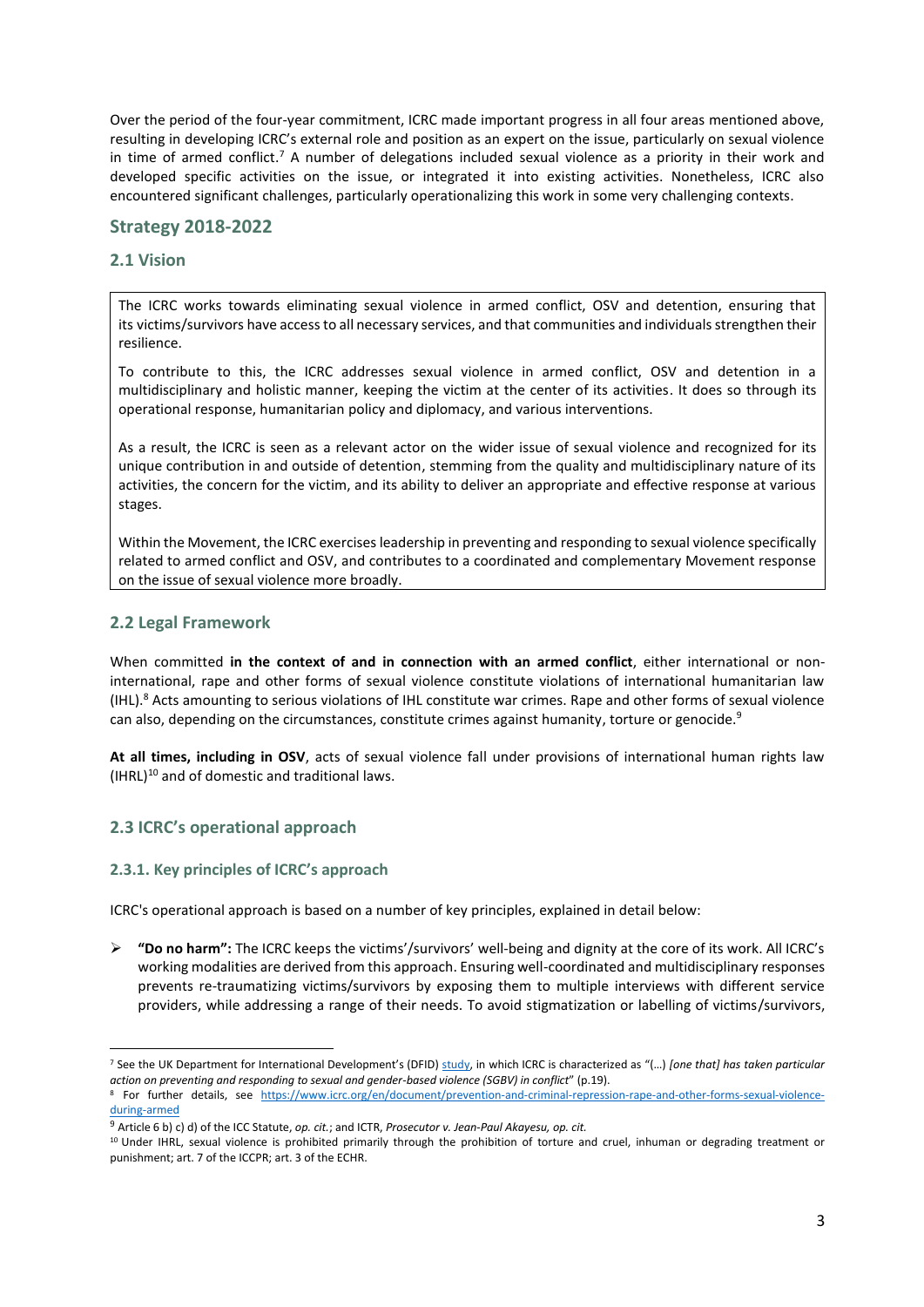the ICRC provides responses to sexual violence (e.g. Health, Economic Security) within a broader approach that addresses the needs of victims/survivors of all types of violence.

➢ **Reversed burden of proof<sup>11</sup>:** Recognizing the often "hidden/invisible" nature of sexual violence, the ICRC adopts a **proactive approach.**

This means that **in all contexts of armed conflict and detention** where ICRC operates, **ICRC staff assumes that sexual violence occurs unless proven otherwise**. In practice, staff will not only rely on statistics, tangible allegations, or victim's testimonies, but instead will seek to proactively<sup>12</sup> and through various sources analyze the context to determine patterns and trends indicating a prevalence of armed conflict-related sexual violence, or the absence thereof. Unless the delegation definitely establishes that sexual violence in armed conflict does *not* occur in the context, it should: (1) at the minimum, integrate a response to the issue into its existing activities; (2) consider developing specific activities addressing specific concerns related to sexual violence – from reducing the risk of the violation occurring, to providing a range of services to the survivors. This should be done based on the assessment of the patterns of violence and their consequences, the



*Figure 1* Key principles of ICRC's approach

specific needs of victims/survivors and gaps in the response, the ICRC's added value vis-à-vis other actors, the concern for NIIHA principles, and the delegation's capacity and access.

**In OSV and in countries "at-risk" of future violence/armed conflict**, ICRC also assumes that sexual violence may occur in case of outbreak of violence. As such, delegations should systematically integrate the issue into existing activities. For instance, as far as possible, staff carrying out Protection and Prevention activities should include sexual violence (definition, nature, prohibition, safe access to services, etc.) in their dialogues, as well as other general activities, with weapon bearers, detaining authorities, and communities.

By prioritizing the issue of sexual violence, the ICRC is not suggesting a hierarchy of violence. The ICRC recognizes that sexual violence does not occur in a vacuum and that it is linked to other violations and to the multiple aspects of the reality of victims/survivors living in the context of armed conflict, OSV or detention.

➢ **Evidence-based approach:** While, in line with the reversed burden of proof approach, ICRC assumes sexual violence occurs even in absence of direct evidence, the ICRC strives to base its response to sexual violence on context-specific analysis and understanding of the issue, its causes and consequences, risks, links to other violations, the most vulnerable populations and the diverse needs of the victims. Such analysis can be based on all available sources of information, including the perceptions of the communities. The evidence-based approach also refers to the need to draw lessons learned and best practices regarding

activities addressing sexual violence in order to improve ICRC's own work and influence the work of other actors.

➢ **Holistic approach**: The ICRC recognizes that sexual violence requires a response at various stages from risk analysis, prevention and risk reduction to clinical, protection, livelihood and other support, as victims/survivors of sexual violence and individuals at risk have a wide range of needs. As a result, the ICRC strives to provide a holistic response, when relevant and feasible, either through its own multidisciplinary work or through relevant partnerships and referrals, including partnerships with components of the Movement.

<sup>&</sup>lt;sup>11</sup> The principle is not of a legal nature. Instead, it stands as an internal principle that under no circumstances entails putting blame on any actor or group of actors, nor violating the "presumption of innocence."

<sup>&</sup>lt;sup>12</sup> This can be done through an in-depth multidisciplinary assessment specifically focused on sexual violence or through a larger needs assessment as often conducted by EcoSec in collaboration with Protection and other relevant departments.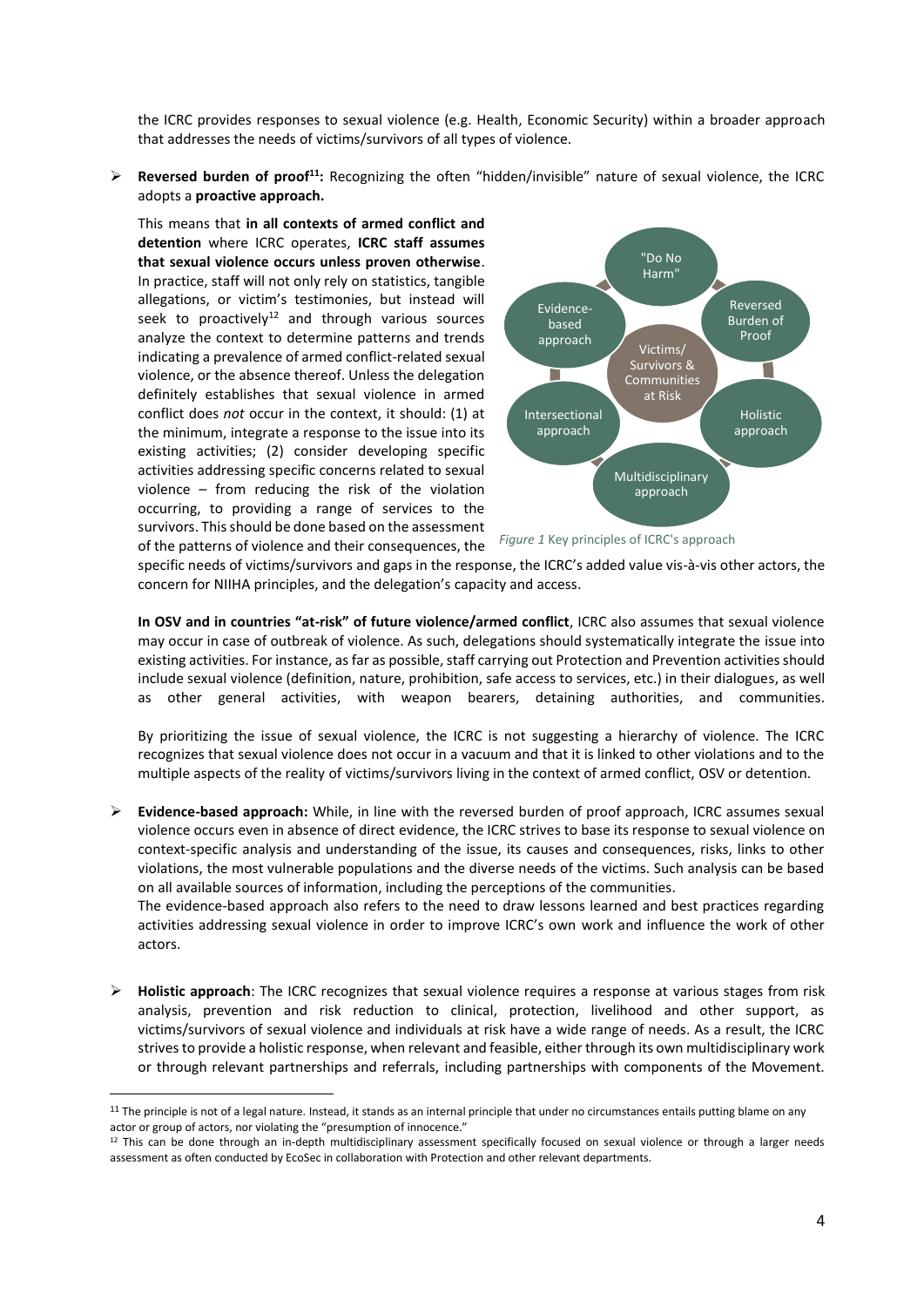Partnerships should always be based on a careful analysis of partners' capacities, and with victims' interest at the center.

- ➢ **Multidisciplinary<sup>13</sup>/integrated approach<sup>14</sup>**: ICRC teams and units must improve coordination and work in a complementary fashion that maximizes their specific competencies towards addressing sexual violence. Not only Health and Protection, but also JUR, FAS, POL, COOP, COM, EcoSec, or WatHab bring added value in addressing sexual violence and should be fully involved in the process of choosing and developing the most appropriate multidisciplinary response, in line with the "reversed burden of proof" approach. When sexual violence is addressed through more than one type of activity (either through specific activities or activities with the issue of sexual violence integrated into them), the ICRC should work in a multidisciplinary manner, with strong coordination and information sharing between the different teams involved.
- ➢ **Intersectional approach<sup>15</sup>:** Vulnerability to sexual violence, as well as coping strategies and ability to access care and services in case of its occurrence, is influenced by a complex interplay of categories (e.g. gender, race, ethnicity, class, caste, religion, disability, sexual orientation and gender identity), which together comprise an individual's particular positioning within power structures in a given context. LGBTI**<sup>16</sup>** persons, for instance, may both be particularly vulnerable to sexual violence given perceived transgressions of norms relating to gender expression and/or sexual orientation and face compound challenges in accessing care (e.g. due to the existence of national laws criminalizing same-sex relations). The barriers towards accessing support may be even more challenging for an LGBTI person who also has a physical disability.

Consequently, it is important that the ICRC strive to apply an intersectional analysis**<sup>17</sup>** when designing and implementing response to sexual violence, taking into account the interconnected identities of persons and resulting range of needs. This is necessary to ensure that services for victims/survivors of sexual violence, as well activities to mitigate risk, are tailored in a way that makes them accessible to all victims, regardless of gender and other identities, and takes their specific needs and capacities into account. As part of said approach, it is imperative that delegations strive to engage victims/survivors and communities throughout all stages of response, in order to ensure that the diverse needs of all persons affected by armed conflict, OSV or detention in which the ICRC operates are effectively met and the ICRC remains accountable to the communities in which it is present.

## **2.3.2. Scope of ICRC's work on sexual violence**

In accordance with its humanitarian mandate, the ICRC seeks to respond to the needs of victims/survivors of violence, including sexual violence and to prevent SV in particular where **SV is connected to armed conflicts and OSV.**

**In detention settings,** the ICRC addresses sexual violence as systematically as it would do for other types of violence or abuse, regardless of whether or not there is a connection to armed conflict or OSV and regardless of the particular status of detainees<sup>18</sup>. The ICRC will in particular seek to address and prevent sexual violence committed during arrest and questioning by police and detaining authorities, in places of detention, either formal or informal (including by co-detainees), as a form of torture or ill-treatment, as well as during law enforcement operations.

## *Engagement criteria (outside of detention)*

<sup>&</sup>lt;sup>13</sup> While "multidisciplinary approach" can be interpreted in two different ways – internally (the way the different ICRC teams cooperate and coordinate together) and externally (whether the victims/survivors of sexual violence have all their needs satisfied, whether it is done by the ICRC or a third party), for the purposes of this strategy, the internal definition is used.

 $14$  For the purpose of this strategy, "multidisciplinary" and "integrated" are used as synonyms

<sup>&</sup>lt;sup>15</sup> The ICRC's institutional approach to diversity and inclusion in operations, with a focus on gender, is currently being developed, in concert and connection with the ICRC's work to ensure accountability to affected populations.

<sup>16</sup> Lesbian, gay, bisexual, transgender and inter-sex.

<sup>&</sup>lt;sup>17</sup> For further concept of 'intersectionality,' see works by scholars Kimberlé Crenshaw and Patricia Hill Collins.

<sup>&</sup>lt;sup>18</sup> For more details on ICRC's approach to sexual violence in detention see the publication "Sexual Violence in Detention" published by the [PROT\\_DET unit in 2017.](https://www.icrc.org/en/publication/4293-sexual-violence-detention)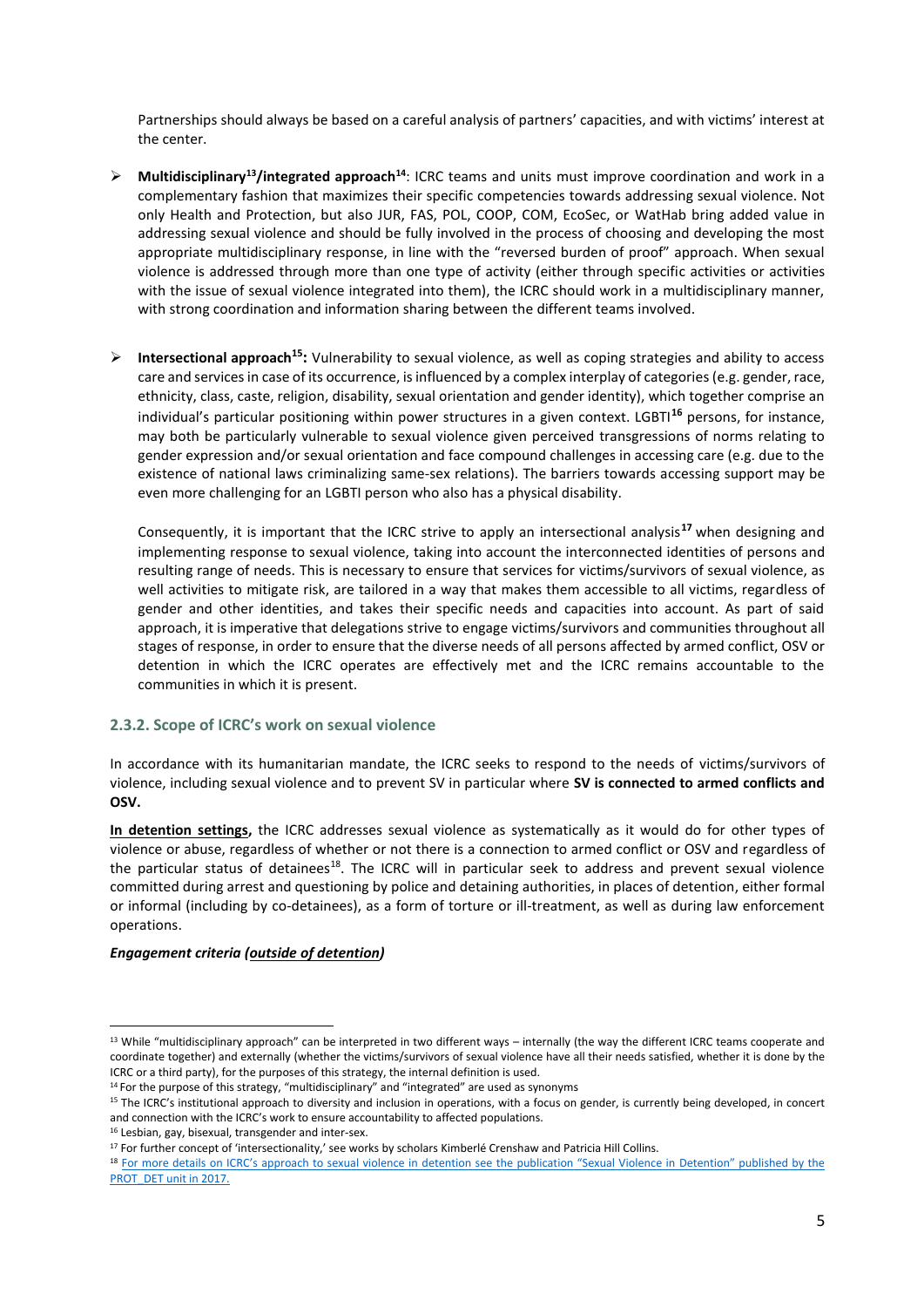Determining the extent to which sexual violence in a given context falls within ICRC's humanitarian mandate (outside of detention) can be complex and challenging in the field. This is in part due to the fact that the strength of the connection between sexual violence and armed conflict/OSV is not always easy to determine, especially in contexts affected by migration and refugee flows, or where armed conflict/OSV has recently ended, yet its consequences may still be visible.

Therefore, the following criteria were designed to guide and support ICRC delegations in determining objectives, strategy and activities to be undertaken in their respective contexts: a) The **strength of the connection** with armed conflict/OSV; b) The **prevalence and humanitarian impact** related to sexual violence; c) The **specific added value of the ICRC** in addressing sexual violence in the context; and d) The **delegation's capacity** to intervene.

- However, regardless of the engagement criteria, all delegations are required, *as a minimum***, to integrate the issue of sexual violence into existing activities, in particular in prevention and risks reduction**. This may take the form of including sexual violence in awareness campaigns and dissemination sessions with armed forces, non-state armed groups, authorities or actors of influence; taking the potential risks of sexual violence and the needs of victims/survivors into consideration when designing and implementing all activities (e.g. Ecosec distribution, Wathab activities); taking measures to increase awareness and sensitivity of all ICRC staff on the issue.
- In addition, delegations should use the criteria explained below to guide them in **developing a range of activities specifically designed to address sexual violence**, directly or within broader programs, covering one or all phases, from risk mitigation and prevention, to health or protection response. In order to do so, a **multidisciplinary assessment** should be conducted to better understand the extent of the humanitarian consequences/impact linked to sexual violence and related needs, assess ICRC's added value and identify the most appropriate activities to be developed in response, in accordance with ICRC's framework on AAP, described above.
- Finally, where the ICRC provides health services to victims/survivors of armed conflict/OSV-related SV, **victims/survivors of SV unrelated to armed conflict/OSV** must have equal access to all services and programs.

## **a. Strength of the connection with the armed conflict/OSV**

**The stronger the connection** between the acts of sexual violence and the armed conflict/OSV, the **stronger the imperative for the ICRC is to address it**.

To assess the **strength of the connection**, one should consider **several factors** including:

- **The type of perpetrator**: in cases of violence perpetrated by (or against) weapon bearers involved in an armed conflict or OSV; members of armed and security forces; members of armed groups; private security; the military and police components of UN peace operations<sup>19</sup> and other multinational forces, the link to the **armed conflict is usually straightforward and strong;**
- **The circumstances surrounding act(s) of sexual violence**: Sexual violence committed during an attack on a community, at a checkpoint, used to create fear, as a form of reprisal, to humiliate, etc., shows a strong connection with the armed conflict/OSV.
- **Other factors** that can link to the armed conflict or OSV. Sexual violence may be part of a pre-existing pattern of sexual violence **aggravated by** the armed conflict or OSV due to increase in poverty, insecurity, distress and breakdown of laws and State institutions creating a general climate of impunity; or new patterns of sexual violence may appear in relation to the situation. It can include rape committed by civilians and against civilians in IDP/refugee camps; forced prostitution or survival sex; early or forced marriage aggravated by the armed conflict or the OSV, etc. It also includes sexual violence committed by humanitarians and civilian members of UN Peace operations.

<sup>&</sup>lt;sup>19</sup> For more information see the *ICRC approach to United Nations Peace Operations, 2014*, developed as part of the OP\_DIR\_GLOB strategy.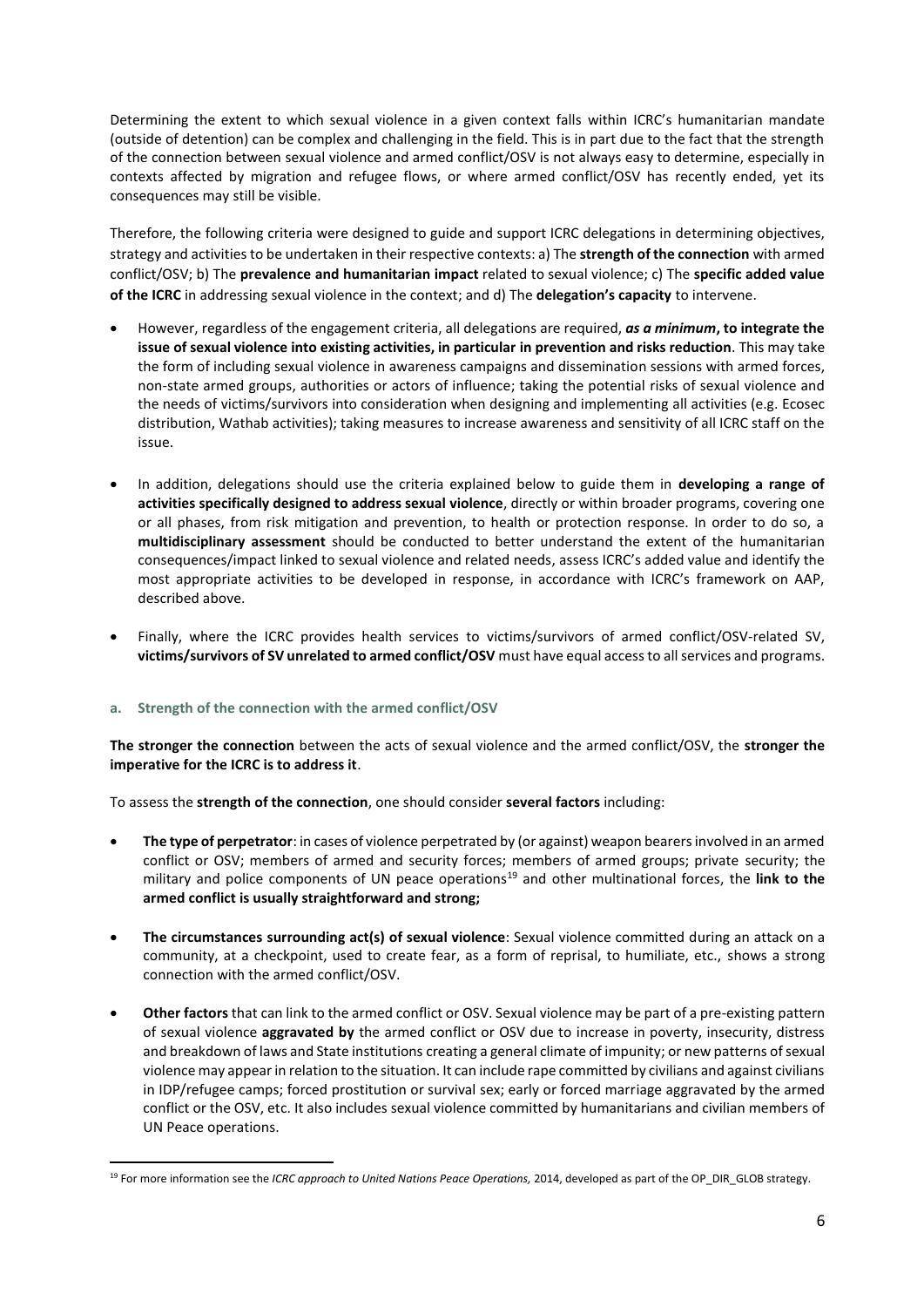*In those cases, the link between the acts of sexual violence and the armed conflict/OSV will vary depending on the circumstances, but it may also be strong and should not be overlooked.* 

- **Where there is no connection at all** to the conflict/OSV, the ICRC **does not, in principle, develop specific programs** addressing needs of victims/survivors of sexual violence committed by civilians, outside of detention.
- In all contexts, **regardless of the connection** with the armed conflict/OSV, the issue of sexual violence, like any other violation, should be systematically included in dissemination activities with actors of influence, as a **preventive measure**.

#### **Particular cases:**

- **In post-conflict situations**, the ICRC may also address sexual violence, depending on the extent of outstanding humanitarian needs related to sexual violence, delegation's capacity and added-value (e.g. through a referral system, interventions to authorities, support for the transitional justice process and other measures).
- **Along migration routes,** risks of sexual violence are particularly elevated due to armed conflict-related poverty, insecurity and distress. Although addressing sexual violence committed by and against migrants is often challenging, the ICRC is committed to developing its capacity to respond to it as much as possible in line with the Migration Strategy.<sup>20</sup> This can also be done in partnerships with other actors, notably the National Societies involved in migration response.

#### **b. Prevalence and humanitarian impact related to Sexual Violence**

In addition to considering the connection between sexual violence and armed conflict/OSV, the ICRC should also consider **the prevalence and humanitarian impact related to it, that is to say, the extent of humanitarian consequences/needs** caused by it. In line with the "reversed burden of proof"<sup>21</sup> approach, this can be done relying on available information, including secondary sources and perceptions of various actors, and does not have to be necessarily derived from direct allegations.

In all circumstances, ICRC staff must refrain from using the socio-cultural context to trivialize or justify sexual violence, denying its gravity or the suffering of the victims. Multidisciplinary assessment can be used to better understand the extent of humanitarian consequences and needs, in particular in settings wherein this form of violence is particularly "invisible" due to prevalent stigma (caused by social inequality and victim blaming attitudes) and should be carried out prior to designing activities in response to sexual violence.

## **c. ICRC's added value**

The question of **ICRC's added value** depends on the type of needs related to sexual violence in a given context and the presence and capacity of other actors, among other factors. If the delegation determines that patterns of sexual violence and their consequences warrant a specific response, it should consider conducting a multidisciplinary assessment to **determine ICRC's added value, potential response and appropriate entry points.**

## **d. Delegation's capacity in addressing sexual violence**

Following the multidisciplinary assessment, the delegation should then **assess its ability** to implement its recommendations, taking into account its **capacity**, as well as **the NIIHA principles**. If capacity to act is deemed to be inadequate in any given context, delegations should consider strengthening links with external actors and ensuring that a referral system is in place.

<sup>&</sup>lt;sup>20</sup> Please see "ICRC Strategy Regarding Migration 2012-2014", available at:

[https://collab.ext.icrc.org/sites/TS\\_PROT/Migration/A\\_KEY\\_DOCUMENTS/ICRC%20Reference%20Documents/2012\\_2014\\_ICRC\\_Strategy\\_on\\_](https://collab.ext.icrc.org/sites/TS_PROT/Migration/A_KEY_DOCUMENTS/ICRC%20Reference%20Documents/2012_2014_ICRC_Strategy_on_Migration.docx?Web=1) [Migration.docx?Web=1](https://collab.ext.icrc.org/sites/TS_PROT/Migration/A_KEY_DOCUMENTS/ICRC%20Reference%20Documents/2012_2014_ICRC_Strategy_on_Migration.docx?Web=1)

<sup>21</sup> For definition, see section *2.3.1, Key principles of ICRC's approach*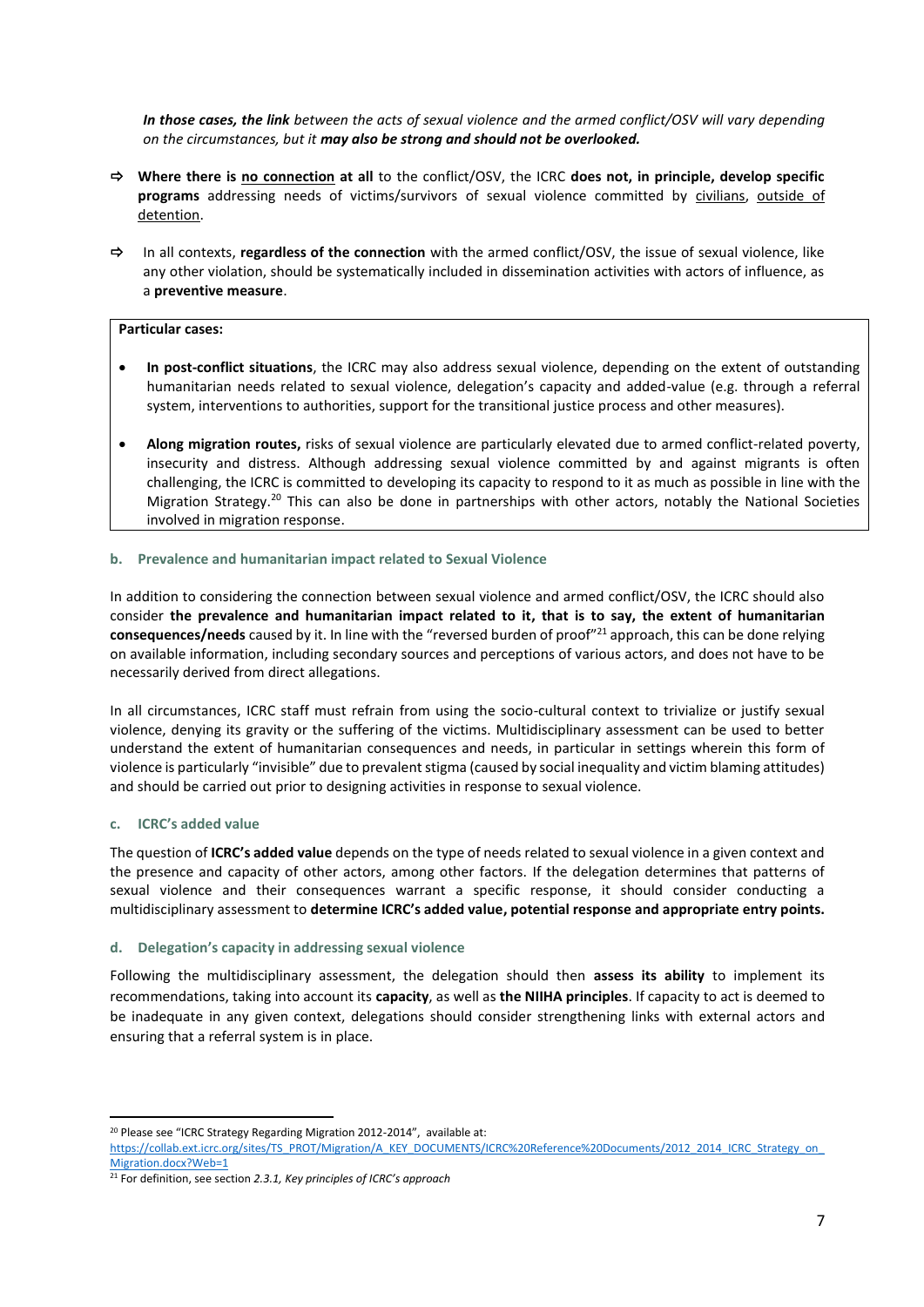# **2.4 Strategic and operational objectives**

All objectives defined in this section were developed in line with the **SMART principles**, meaning they are **specific, measurable, achievable, results-oriented and time-bound**.

The ICRC does not see success in work on sexual violence in terms of the **number** of new responses, activities and programs on the issue, but rather in terms of **quality** of its responses and activities, their multidisciplinary nature, and the outcomes for the affected populations.

## **INSTITUTIONAL DEVELOPMENT**

*Strategic Objective 1: The ICRC is able to effectively address sexual violence in a multidisciplinary way and at various stages (from preventive measures to responsive actions).*

This objective focuses on the developments ICRC wants to achieve at the institutional level in order to be able to better address sexual violence in and outside of detention. They will be achieved through the collaborative efforts of various units at the HQ level, including the Sexual Violence advisor, in order to:

- **Strengthen multidisciplinary work** and coordination at HQ and in the field (indicators 1.1 1.2)
- **Increase staff capacity, sensitivity and confidence** to address sexual violence (indicator 1.3);
- **Better monitor ICRC's work** on sexual violence, to fill data gaps and draw lessons learned (indicator 1.4);
- **Improve ICRC's understanding** of the issue of sexual violence through dedicated research (indicator 1.5).

Taken together, improvements in these areas will enable ICRC to address sexual violence at various stages, be it through its own multidisciplinary work or through partnerships and referral systems developed with trusted providers.

The achievement of this objective will be measured through the following indicators:

## ➢ **Indicator 1.1. Intra-unit coordination: The level of coordination and collaboration between the relevant units working on sexual violence at HQ**

Means/ Example activities

- Ensure regular information exchange and sharing between units within HQ, including through regular meetings, online tools etc.;
- Ensure that all methodological decisions and new initiatives on sexual violence are taken in a multidisciplinary manner, through regular meetings of the Working Group on sexual violence
- ➢ **Indicator 1.2. Strategy and Protocol: Number of delegations supported to develop specific multidisciplinary guidance/protocols/strategies and development of other institutional documents on sexual violence**

Means/ Example activities

- Support delegations to ensure that appropriate and consistent protocols, strategies and minimum standards underpin multidisciplinary work on sexual violence, through the Working Group on sexual violence, *ad hoc* or bilateral meetings and field visits.

## ➢ **Indicator 1.3. Staff competence: Level of confidence and ability to address sexual violence appropriately, including those ICRC staff that attended training on the issue**

Means/ Example activities

- Continue and improve content and coverage of existing training and develop additional training on addressing sexual violence in a multidisciplinary way, with aim to ensure that all ICRC staff (resident and mobile, management and technical) that may encounter the issue of sexual violence know their responsibilities and where to obtain support
- Evaluate the impact of trainings on staff confidence and work.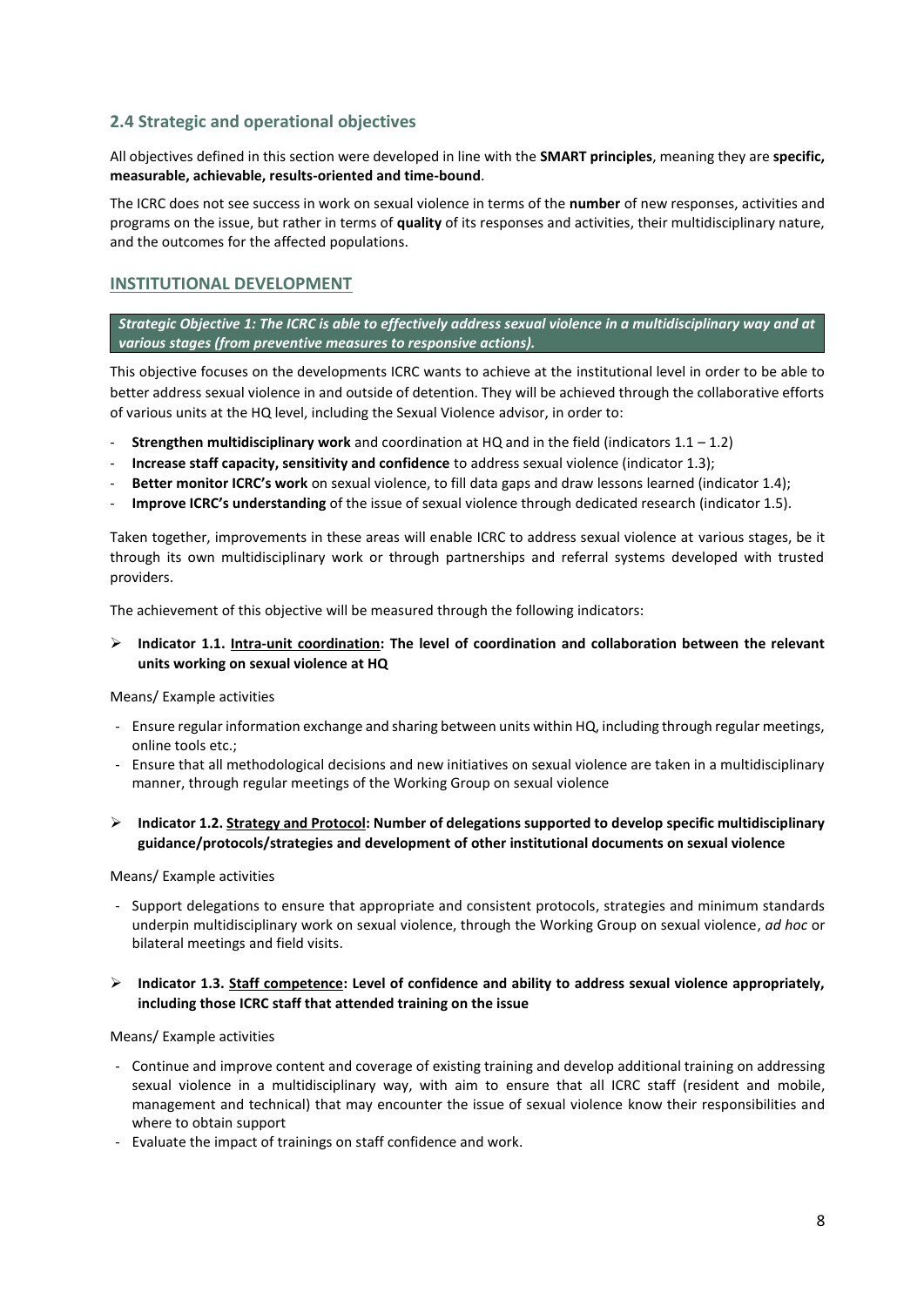- Review and update existing tools on sexual violence and create new ones if needed to fill the remaining gaps, including a multidisciplinary "guidance document" on addressing sexual violence in the field for use of delegations.
- Continue supporting the existing external (CERAH) training co-developed by the ICRC and evaluate its impact on staff confidence and its relevance to their work.
- ➢ **Indicator 1.4. Monitoring and Reporting: Extent to which relevant actors at the HQ are aware of and able to report on the ICRC activities and results (outputs and outcomes) related to sexual violence in the field**

Means/Example activities

- Support delegations during the Planning for Results process, in particular in terms of developing SMART SOs and corresponding indicators on sexual violence;
- Ensure that baseline data is collected, and mapping of actors is conducted and regularly updated to facilitate monitoring our work and evaluation of our impact;
- Improve data collection through protocols/guidance on information sharing; synergies with PROT 6; and evaluation of selected contexts.
- ➢ **Indicator 1.5. Research and Understanding: Extent to which specific issues of humanitarian concern related to sexual violence are explored/better understood by the ICRC**

Means/ Example activities

- Conduct research on key thematic issues related to sexual violence such as sexual violence against men and boys, mandatory reporting or the nature of sexual violence in particularly challenging contexts such as NAME region and Afghanistan, among others (from anthropological and sociological perspectives)

## **MOVEMENT WORK**

*Strategic Objective 2: Movement components that work on the issue of sexual violence do so in a coherent, coordinated and aligned manner, effectively responding to it in a complementary manner and within their respective mandates, in line with the joint Resolution 3: "Sexual and gender-based violence: Joint action on prevention and response."*

This objective reflects ICRC's recognition that to deliver its operational objectives and successfully implement preventive measures and responsive actions towards sexual violence, it needs to rely on its own capacity, but also that of the relevant and trusted partners and the Movement.

Although it may not be possible in all contexts, the ICRC strives to work with National Societies as partners. Therefore, whenever possible and appropriate, the ICRC is committed to strengthening the coordination of Movement's work on sexual violence and building National Societies' capacity to respond to the issue within their mandates, in line with the joint resolution on SGBV passed at the 32<sup>nd</sup> International Conference in 2015.

Progress on this objective will be evidenced through the extent to which ICRC and Movement partners coordinate and collaborate on issues related to Sexual Violence and the extent to which ICRC contributes (in line with its capacity and abilities) to building Movement capacity to respond to sexual violence.

## ➢ **Indicator 2.1. Movement Collaboration: Extent of coordination and collaboration on the issue of sexual violence between the ICRC and other Movement components**

Means/Example activities

- Continue regular dialogue and engagement with the Movement at HQ level (particularly through the SGBV coordination working group and bilateral and regular meetings with PNS and IFRC)
- Align positions and develop joint initiatives with the IFRC, including on sexual violence perpetrated by Movement staff (referred to by IFRC and the UN as "sexual exploitation and abuse")
- Continue regular dialogue and engagement with the Movement in the field (for example through co-hosting regional conferences, fora etc.)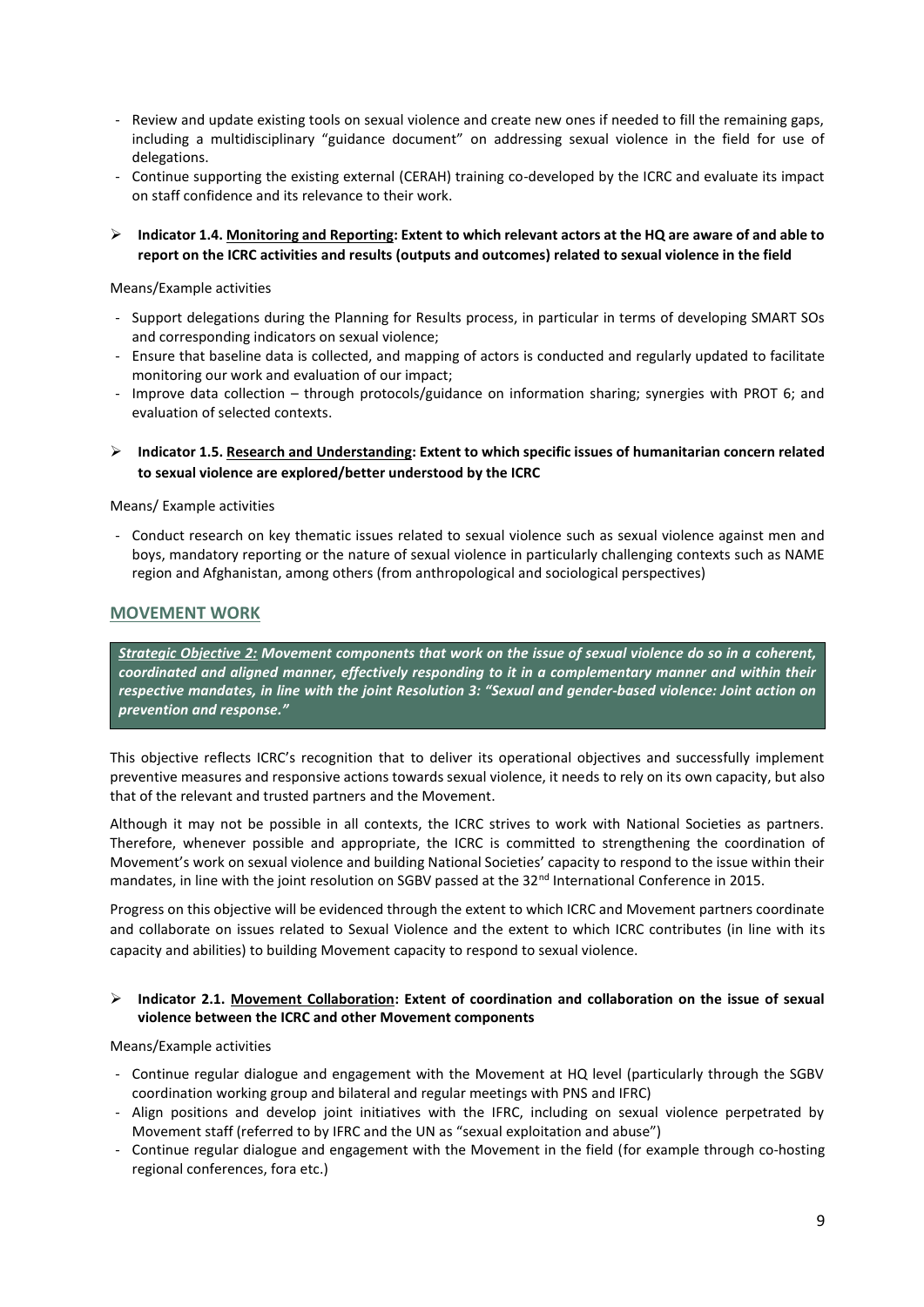- Whenever possible, explore potential partnerships and carry out joint programs with National Societies
- ➢ **Indicator 2.2. Support to National Societies: Extent to which National Societies are familiar with the issue of sexual violence and are equipped to address it and in line with the Resolution 3 on SGBV.**

Means/Example activities

- Whenever possible, support and build the capacity of National Societies, making sure to integrate sensitivity to sexual violence
- Develop and roll-out joint training on SGBV in armed conflict and other emergencies for all Movement staff
- Provide technical support to key National Societies who are or may be involved in the prevention or response to sexual violence
- Conduct mapping of the competencies and interests of key National Societies in dealing with the issue of sexual violence
- Encourage staff from Operating National Societies to participate in the CERAH course on sexual violence with financial support from Partner National Societies

## **POLICY AND DIPLOMACY**

*Strategic Objective 3: Key stakeholders and actors of influence demonstrate increased understanding of and respect for the international legal provisions related to sexual violence, enabling them to create or maintain an environment conducive to the elimination of sexual violence in armed conflict, OSV and detention and to the respect for its victims/survivors and their needs.*

This objective reflects ICRC's commitment to not only directly address sexual violence through a range of preventive measures and responsive actions, but to also aim to influence actors at national, regional and international level to create a legal and policy environment, in which sexual violence is absolutely prohibited (and not tolerated), and to ensure that victims'/survivors' dignity and needs are at the center, with their agency recognized and respected. It will be achieved through strategic diplomatic engagement – in line with the ICRC's added value and expertise – as well as provision of technical support to State governments to integrate IHL in domestic frameworks.

Progress against this objective will be evidenced through the ICRC's ability to influence relevant policy and legal frameworks.

➢ **Indicator 3.1. Law and Policy: Extent to which the ICRC is able to ensure that its concerns and recommendations related to sexual violence in armed conflict, OSV and detention are reflected in relevant discussions in legal, policy and diplomatic fora at international, regional and local levels**

Means/ Example activities

- Monitor and map relevant discussions, initiatives and developments in policy and diplomatic fora, in order to be able to find appropriate entry points and influencing angles in line with ICRC's added value and expertise
- Provide recommendations from ICRC field practice and experience into relevant discussions and initiatives in intergovernmental fora at international, regional and local levels. Include SV in dialogue/engagements with relevant governments, including but not limited to those that can be champions on the issue
- Strengthen dialogue with the UN (including DPKO) and other intergovernmental organizations (AU, ASEAN, EU, NATO, AALCO, etc.) on their role in prevention and response to sexual violence, including on the training on sexual violence for weapon bearers
- Develop an official ICRC position on sexual violence committed by multinational forces and humanitarians, and ensure consistent implementation, dissemination and sensitization within delegations.
- Participate in public events, debates etc. on the issue of sexual violence
- Include SV in ICRC policy and diplomatic objectives
- Enhance public communication outreach through various media on issues to which the ICRC wants to draw more attention
- Respond to consultations/requests by key stakeholders related to sexual violence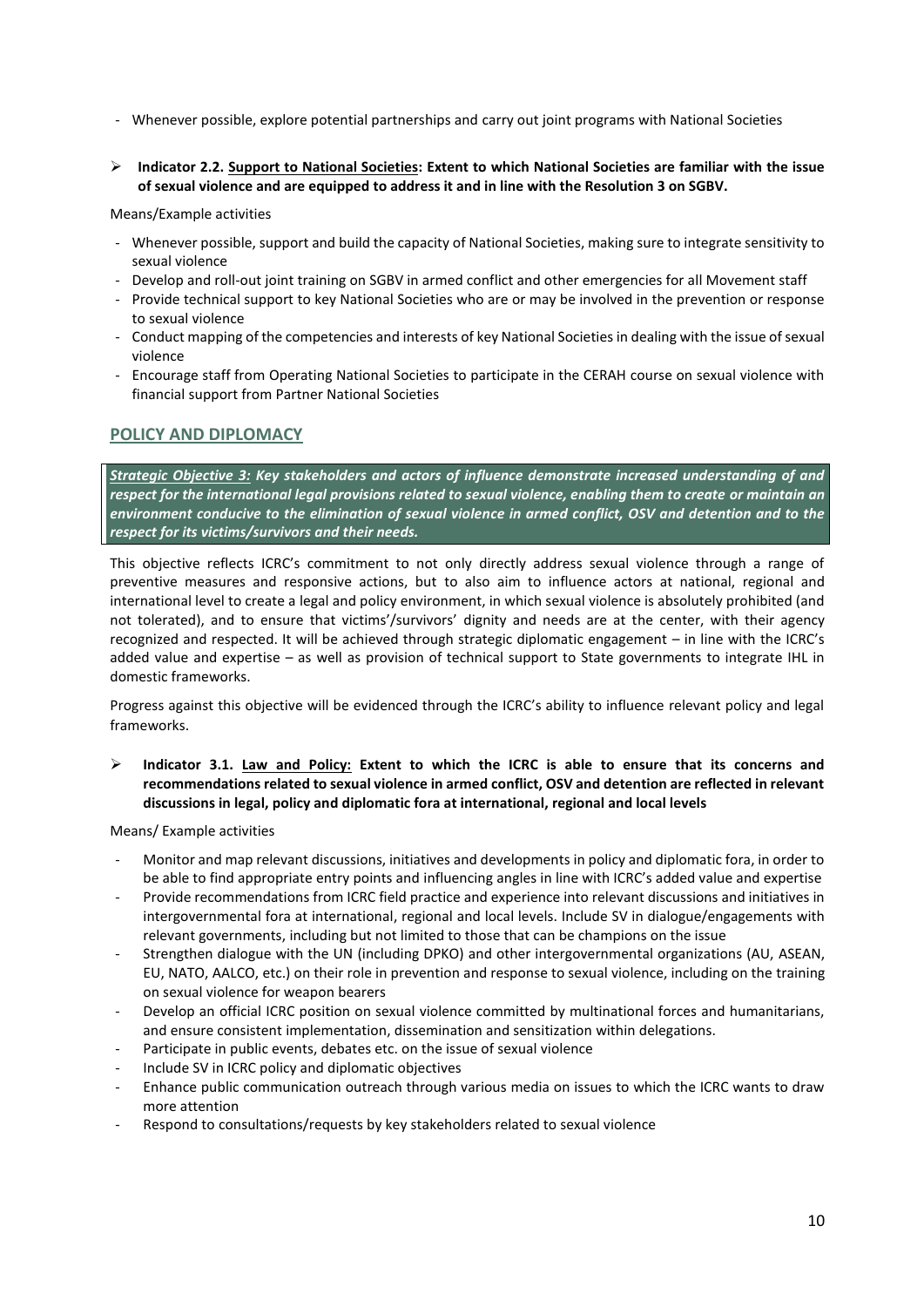➢ **Indicator 3.2. Support to authorities: Number of contexts in which the ICRC has provided sensitization and technical support to authorities to integrate international obligations related to sexual violence in domestic frameworks and ensure their implementation**

Means/ Example activities

- Organize dissemination, training or sensitization on sexual violence to relevant authorities;
- Provide legal and technical support to authorities to ensure prohibition of sexual violence and appropriate response to it.

## **OPERATIONS**

*Strategic Objective 4: Populations of concern benefit from an effective response to the risk and consequences of sexual violence.*

This objective focuses on the impact that ICRC wants to have on populations and individuals affected by, or at risk of, sexual violence in armed conflict and OSV (and in contexts where the ICRC works in detention).

In contrast to the first three objectives, which will be monitored primarily at the level of HQ, this objective applies first and foremost to ICRC's work in the field and is also intended to be monitored at field level. To facilitate its achievement, the sub-objectives below have been designed to guide delegations and staff working on the issue in developing their SO and planning their activities in the PfR exercise. Each sub-objective includes a few indicators that will be monitored at the centralized level (by Sexual Violence team in Geneva, with support from the Working Group), as well as a number of example indicators and means/activities that can be used by delegations during their planning using the new PMT tool. The Sexual Violence team and other technical teams at HQ remain available to support delegations to develop indicators that will adequately capture progress and achievements linked to this objective.

As indicated by the sub-objectives below, this Objective is achieved through ICRC delegations' work in four main areas:

- **- Improving delegation-level understanding of the nature sexual violence in their context, related trends and needs.**
- **Response to health needs of the victims/survivors;**
- **Response to non-health needs of the victims/survivors** (including protection needs, but also livelihood/economic needs etc.);
- **Response to the risk of sexual violence** (i.e. reducing the risk and adopting preventive measures).

The first sub-objective can be applied in all delegations. The other three should be considered and applied in different delegations as appropriate, in line with the scope and engagement criteria.

➢ **Sub-Objective 4.1. Understanding and Analysis: ICRC has a sound understanding of the context-specific patterns of sexual violence, related humanitarian consequences and needs in all contexts where it operates.**

## **For the use by field delegations**

Possible field-level/PMT indicators $^{22}$ :

- ➔ Extent to which the key issues, trends, stakeholders and perceptions related to sexual violence in a given context have been analyzed and understood by the delegation;
- → Number of relevant and appropriate interventions/initiatives developed based on the analysis of key issues, trends, stakeholders and perceptions related to sexual violence in the context.

 $^{22}$  These indicators will not be reported on at the centralized/institutional level, but rather are to be used as a guidance for field delegations to use in their reporting.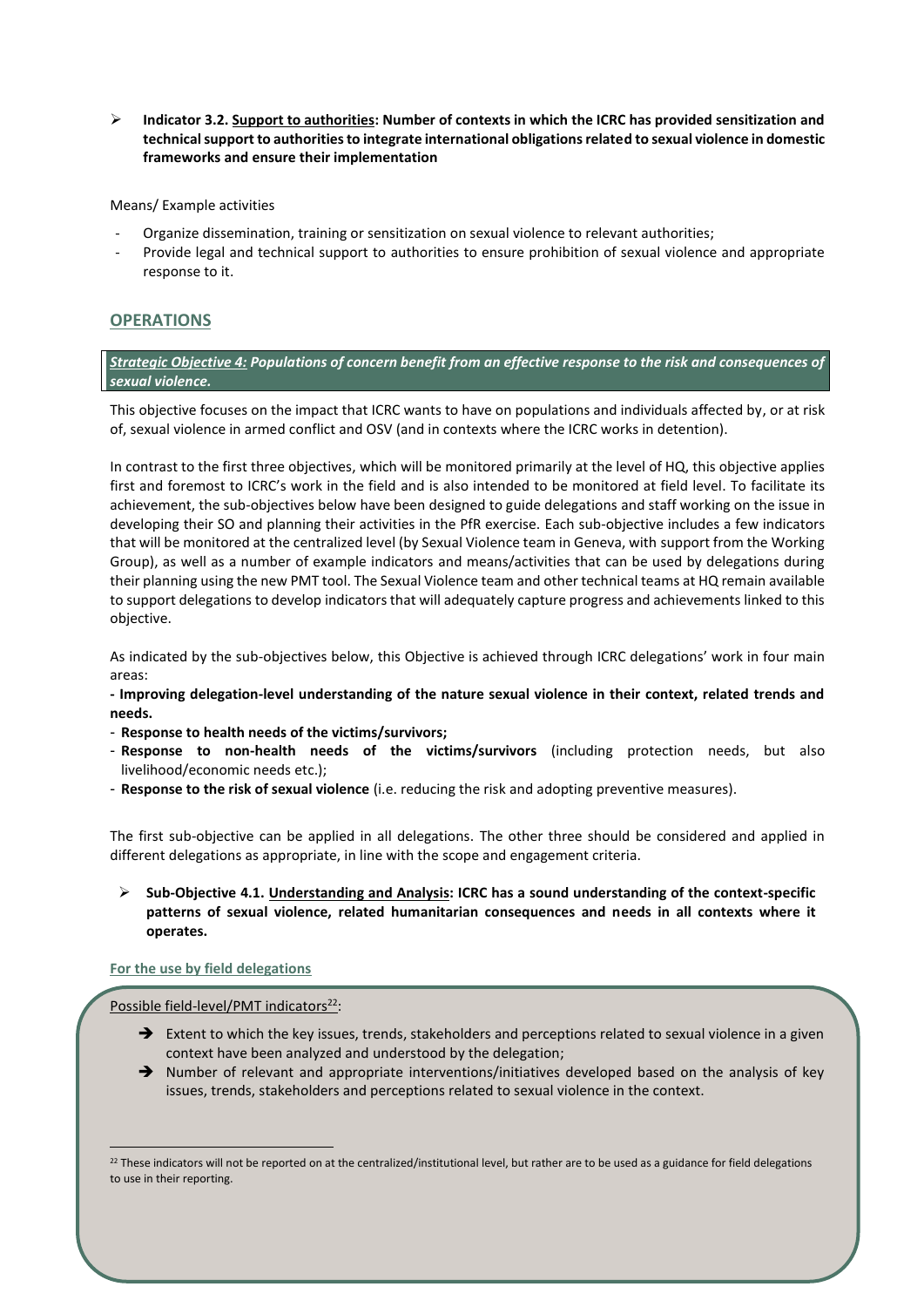#### Means/ Example activities

- Develop basic awareness and capacity on the issue on sexual violence among the staff (including management) to ensure they can assess and respond to the issue in an appropriate manner, within the scope of their métier and in complementarity with other relevant métiers, ensuring the 'do no harm' principle is upheld
- Collect and analyze available information on sexual violence in a specific context, including through mappings/discussions with other actors/research and public reports/media screening/assessments etc. to better understand the issue
- Conduct multidisciplinary assessments to better understand the issue, in contexts where sexual violence is strongly associated with armed conflict/OSV
- ➢ **Sub-Objective 4.2. Health-care: Victims/survivors of sexual violence in and outside of detention have access to quality health care as needed, either through existing service providers, direct ICRC services or through partners/referral system**

## **For the use by field delegations**

Possible field-level/PMT indicators:

- ➔ Number/Percentage of rape victims/survivors who received clinical support within 72 hours from the rape (in/outside of detention);
- → Number/Percentage of rape victims/survivors who received MHPSS support within 72 hours from the rape:
- → Number/Percentage of sexual violence survivors receiving MHPSS who show reduced distress/ improved functioning/improved coping;
- → Number of health staff trained to provide clinical care/MHPSS to victims/survivors of sexual violence;
- → Number of key community actors trained to provide MHPSS to victims/survivors of sexual violence;
- ➔ The extent to which communities are aware of ICRC and other services for victims/survivors of violence, including SV.

#### Means/ Example activities

- Ensure care is available through:
	- $\circ$  Supporting the provision of clinical care and MHPSS, directly or through qualified partners;
	- o Awareness raising/sensitization and training for health care providers and key community actors likely to provide psychosocial support to victims, including on identification of victims/survivors
	- o Awareness raising/sensitization on stigma reduction and health-seeking behavior of individuals
	- $\circ$  Strengthening existing psychological and psychosocial coping mechanisms through MHPSS activities
	- o Outreach activities to identify the "invisible" survivors and facilitate access to integral health care
	- o Supporting hospitals/PHCs to ensure quality care is provided;
	- o Interventions with authorities, including Health providers (State and non-State) to ensure access to necessary care for all victims
	- Raise awareness of the existing services and the importance of accessing care
- ➢ **Sub-Objective 4.3. Other needs and acceptance in society: Victims/survivors of sexual violence have their rights re-established and other non-medical needs satisfied**

## **For the use by field delegations**

Possible field-level/PMT indicators:

- ➔ Extent to which victims/survivors of sexual violence have access to necessary services
- ➔ % of targeted persons (victims/survivors of sexual violence)/households that are able to cover their basic needs
- ➔ Extent to which allegations of sexual violence are appropriately followed-up and investigated, and perpetrators punished